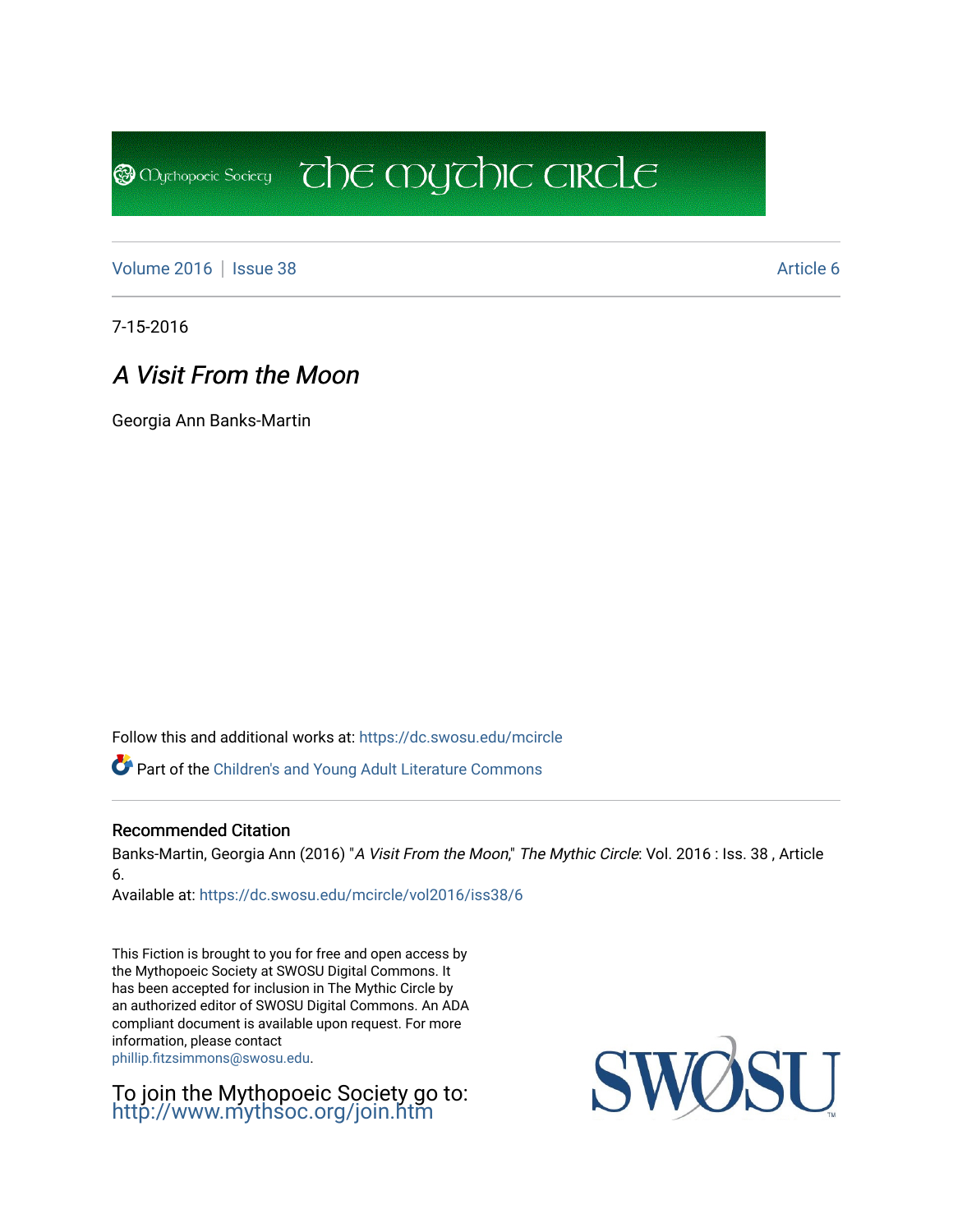## Mythcon 52: The Mythic, the Fantastic, and the Alien

Albuquerque, New Mexico; July 29 - August 1, 2022 <http://www.mythsoc.org/mythcon/mythcon-52.htm>



## Abstract

From the beach, you could see the island. My mother said no one lived there anymore and she didn't know why. I wanted to live there. I wanted to be a goddess and live forever.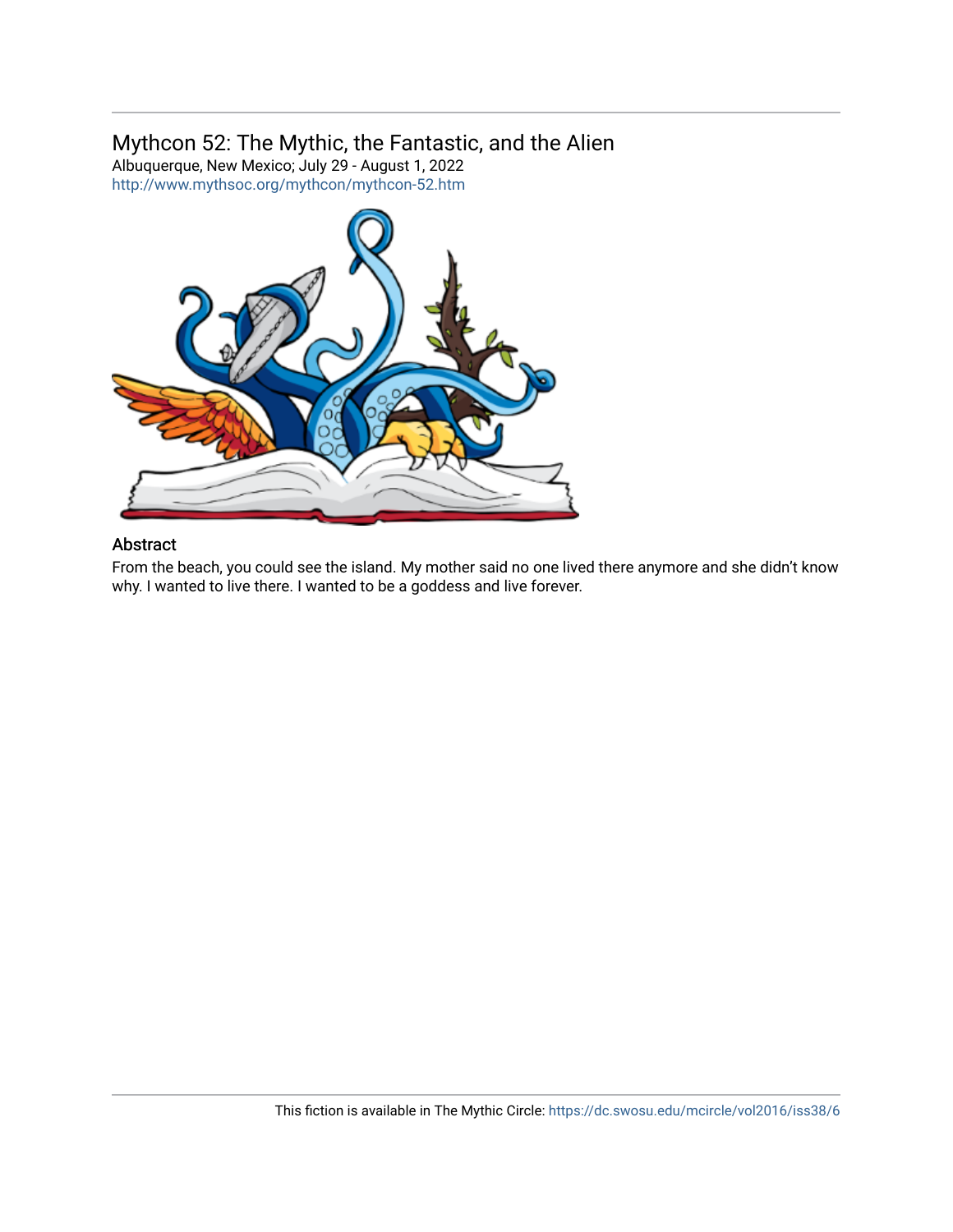# **A Visit From the Moon**

by

## Georgia Ann Banks-Martin

From the beach, you could see the island. My mother said no one lived there anymore and she didn't know why. I wanted to live there. I wanted to be a goddess and live forever. Mother said there used to be a goddess and people who lived forever. From the pier, in midsummer, I could see that some of the trees had bright orange fruit hanging from their branches. I thought I could use them in an elixir. I looked up immortality drinks and found a long list of plants that used to grow in the mountains. I was sad when I found out that most of them had disappeared, and that the drinks had proven not to work. That didn't stop me from dreaming about being a goddess. That is, until the day when my mother and I left the pier just as it started to rain.

We had hoped to catch some fish, but the storm started up suddenly, and we had to go home. The winds were high and wrapped my long hair around my eyes like a blindfold, and I fell into the street. When I got up, my blue dress was too muddy to be washed. Mother made me throw it into the trash. After my bath, I went to bed while Mom made mooncakes for the Moon Festival. I wanted to help, but last year when I was supposed to be putting the red frosting on the cakes that had cooled, I started eating them. I ate almost all of them before the festival even started. Mother was mad because she had to make another batch. I couldn't help myself—they were so good, and I only got to eat them every fifteenth of October.

The Moon Festival was always fun. I loved the lanterns and the smell of the incense, but the fire dragon dance was one of the best parts. The dragon was big and red, made from thousands of sticks of burning incense. It was two hundred and nineteen feet long, and it took three hundred people to make him twist and curl like a giant python.

Some people said that many years ago there had been a typhoon a few weeks before the Moon Festival. While everyone was cleaning up from the storm, a python ate all of the farm animals. The people had no milk, eggs, or meat. Some the villagers went on a hunt, killed the snake, and hung it from the flag pole in the center of town. In the morning, everyone went to see the snake, but the body had disappeared. Arguments broke out. Shouting filled the square.

"They lied! They didn't kill the snake!"

"Yes, they did! Someone stole it!"

"The hunters took it!"

"Why would we take!"

"For the money!"

This went on until the people grew bored and left. Days passed without an answer. Soon, half of the town's people were sick. It seemed everyone had a high fever and a hard time breathing. Some had red spots on their skin. Those who had the spots died. No one understood what was happening until, one day, a wise man came along. He told the people that the python was the son of the Sea Dragon King. The only way to be healed would be to perform the fire dragon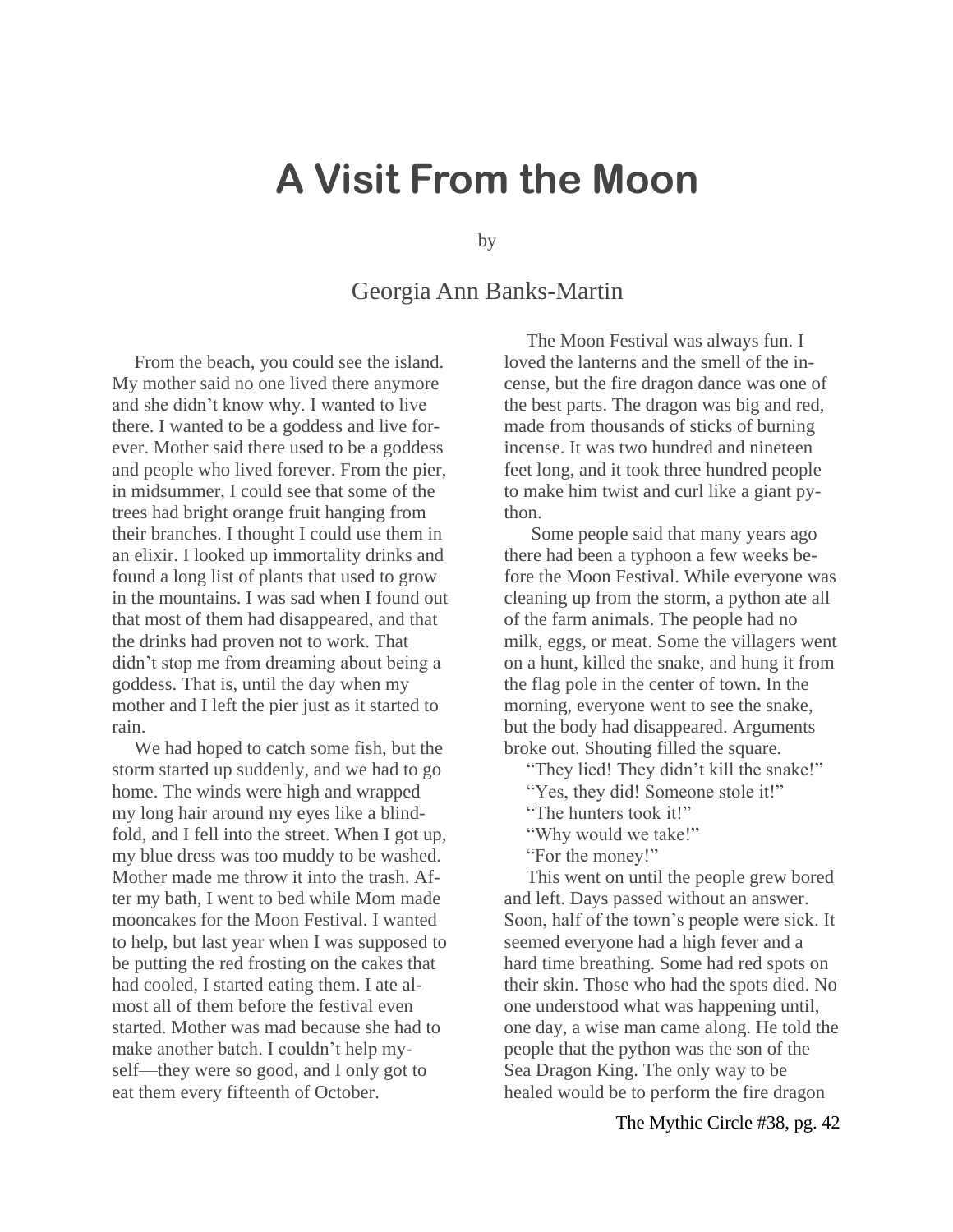dance during the festival for three days. So the people performed the dance, and to remember what happened, they continued it every year. Nothing that interesting ever happened anymore.

Since it was raining, band practice was canceled; my brother came home early to play his trumpet in his room. I knew he really needed to practice, but he sounded so bad I wanted to take his trumpet and smash it like a soda pop can. A couple of times in the past, I'd hidden it from him, but Daddy said that was mean. Really, the whole band was horrible. They couldn't play or march. Daddy said it was Kelvin the drum major's fault. He was always leaping and spinning, and sometimes he looked like a mime or a deranged dancer trying to win a contest.

The morning after the storm, everyone was outside. Some people were asking if the festival would be canceled. Big trees were lying on their sides with their hairy roots sticking out into the streets like the feet of people too tall for their beds. On one of the trees, I noticed some ants crawling in two lines, one coming and the other going. I decided to follow the line that headed toward the pier. When I got to the pier, I realized that the tree continued all the way to the island, where it seemed to be snowing.

I saw a lady sitting there, and I called to her, "Hi! What's your name?" The lady moved a little but didn't stand up. "Hi, over here!" The lady held her head down and tried to cover it with her arm. I made my way along the fallen tree to the island. The lady wore a long blue dress that was a little dirty; it had odd splotches all over it. I couldn't tell if the stains were grease or dirt. The wind kept blowing her long hair around her head and eyes. When I got close enough to touch her, the wind stopped blowing and the snow stopped too—only it wasn't snow. It was small pieces of clear glass, and most of it had fallen in a circle around the woman, who whispered that her name was Chang-E. I told her my name was ChangChang.

"Hello, ChangChang. I used to live on this island, but that was many years ago. Now I live on the moon. The wind blew me out of my house through an open window. It's an interesting way to travel. It only happens when I'm needed down here. No one lives on this island anymore. We used to have a lot of fun when I lived here. Of course, the place does look a bit smaller than it did then."

As Chang-E stood up, the last of the glass dropped into the pile that circled her feet. She stepped out of the ring of glass onto the soft white sand. As she moved, her dress took on a sort of iridescent glow and the dirt disappeared.

"How did you do that?"

"Do what?"

"Clean your dress?"

"Oh, moon dust. Best dust anywhere in the heavens, it is very easy to work with. I just shake my dress a little and the dust goes away. Nothing like the dust you have here."

I looked up and saw a pretty cloud that looked like a bird. "Well look at that!"

"That's Chi and An. You will like An, she is a wonderful bird. Chi rides on An's back all the time. I hope he has my mantle."

As we watched, I could see that Chang-E was right. The cloud was getting closer; it was a bird with large, flapping wings, whiter than anything that I had ever seen, and, indeed, there was a man riding the bird as if it were a horse. The bird landed in the glass circle, and Chi slid down An's thigh. When he was on the ground, he took the piece of fabric he was wearing around his shoulders and handed it to Chang-E.

"Thank you. I was getting cold. Chi, I would like you to meet my friend Chang-Chang. We've been chatting. No one lives here anymore. What a waste of land, but it has been a long time and things in the dust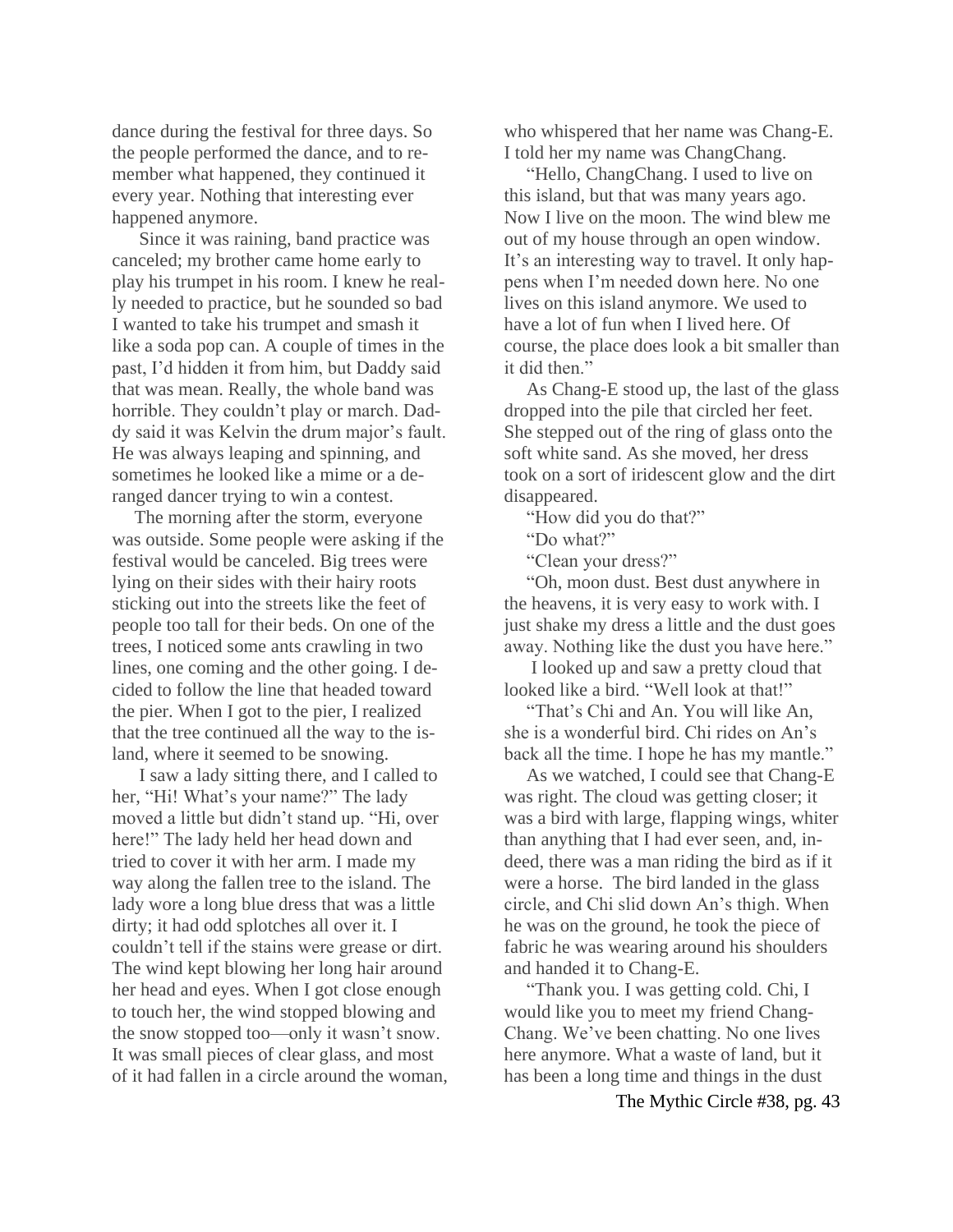world are always changing. I bet Chang-Chang has never heard of my dear Yi, have you, ChangChang?"

"No. My mother may know him, though. I could go get her. She's getting ready for the festival, I think. The storm blew down a lot of trees, so there's a lot of stuff to clean up. I hope some of them fell on the school, right over the band room. That would keep my brother from playing his awful music! Anyway! You wait here and I will go get my mom"

"Ha-ha, no dear. I'm sure had she known him, you would know of him too. Festival? You mean the Moon Festival. Why aren't you home making mooncakes?"

"'Cause I eat them all!"

"I see. Everything, even the cassia tree over here, is different. It may be a relative of the old one, but it isn't the same one, just doesn't seem to be as full as the one that was here before. No, I don't think there is anything left from back then. Let's go over to the tree and sit while I tell you both all about me and Yi."

The cassia tree hung over the circle. I found a nice patch of sand while Chang-E sat on a glass stool that Chi had unloaded from a pack strapped to An's saddle. Chi took a place near Chang-E's feet.

"There used to be ten Sun-birds who lived in a mulberry tree in the Eastern Sea. Each day, one of them would take their mother, the Mother of the Suns, on a ride around the world in her carriage. After a lifetime of doing this, the Sun-birds got bored and decided it would be more fun if all of them were to go with their mother on her ride. So that's what they did, but that made life here on the dust world very hard. The people didn't have food to eat or water to drink because all of the fields dried up and the rivers dried up too. Then the trees died, so there was no place to go to get away from the heat. That is, if you were brave

enough to even go outside. Soon, people started to die, just a few at first, the older ones and the poor ones who had nothing in their pantries to eat or drink. But after a few weeks, it became obvious that all the people were dying.

"The emperor didn't know what to do, so he prayed to Di Jun, the father of the Sunbirds. Di Jun understood and agreed that something had to be done before no one was left alive on the dust world. He sent the divine Yi to scare the Sun-birds into returning to the normal way of doing things, but when Yi saw what had happened to the dust world, he got so mad that he picked up his bow and killed all but one of the Sun-birds. This pleased Yi, but it completely displeased Di Jun. Yi had murdered Di Jun's boys, so he was banished to the dust world—no longer was he immortal.

"For a while, that didn't worry him, because the dust world people needed him to protect them from Fei Lian, the Count of the Winds, who was a big ugly bully. In fact, he looked like a bull and had only one eye and a serpent's tail. He would create these big storms that tore up the trees and flattened all the houses in the towns. So, one day, Yi went after the Count. When the Count saw him coming, he jumped into a large sack that he had in his cave. When Yi got to the cave, he looked around and didn't see anyone, but he sensed that the Count was home. Being a bull, the Count didn't have much use for furniture, so there wasn't a bed to look underneath, or cabinets or closets to open up. So the only place he could have been was in the sack that was neatly placed against the sidewall. Yi took his bow and arrow out and shot into the sack. The sack popped and the Count reappeared. He tried to run. Yi shot him in the knee with an arrow. Defeated, the Count surrendered and promised never to cause trouble again.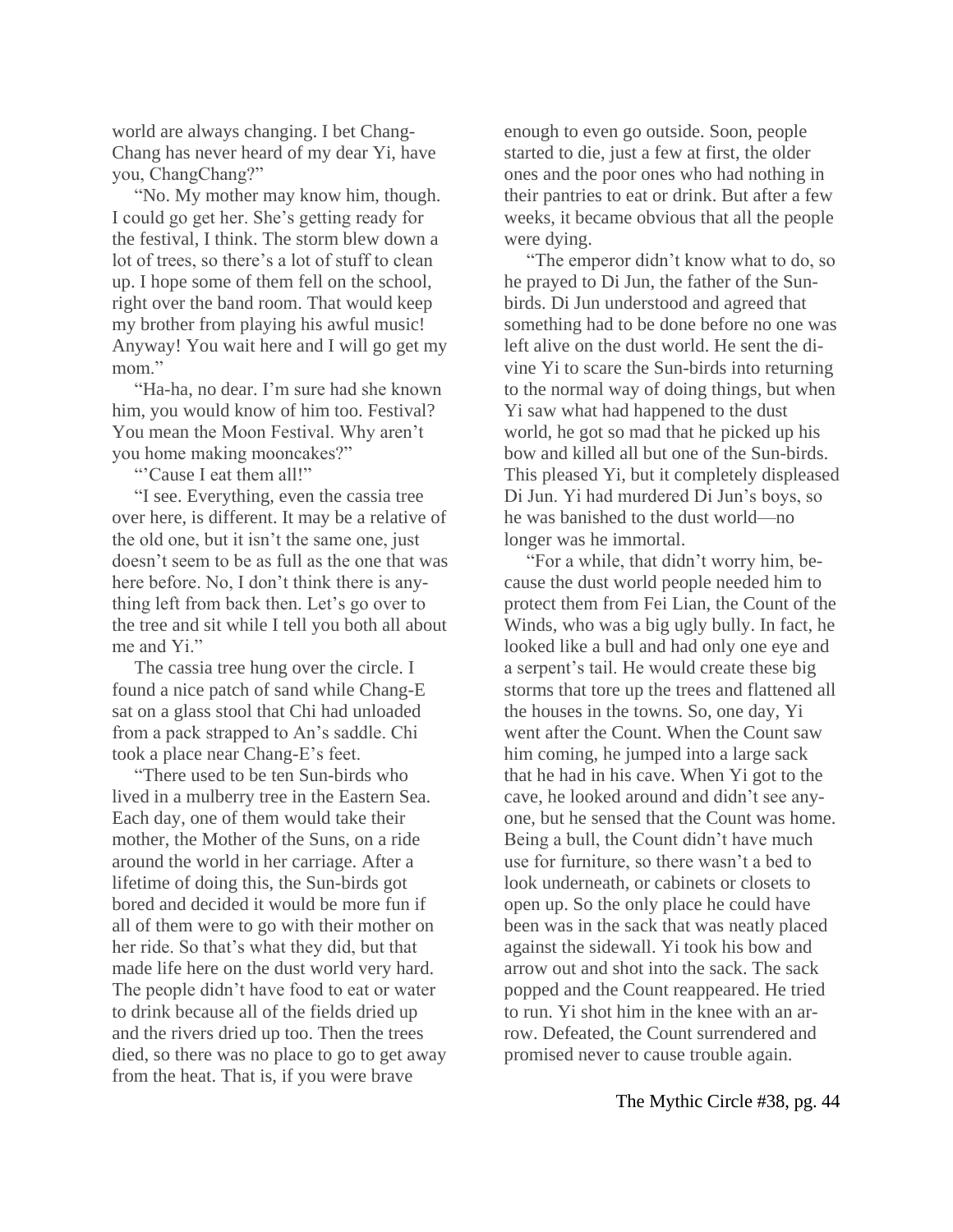"On his way home, Yi came across an overflowing river. It hadn't rained in weeks, and Yi knew that the water god had to be the cause of this. So, he shot an arrow into the foaming river. Soon, the river went back to its normal size and a man on a white horse appeared from the middle of the water. Taking no chances and not wanting to be killed by the angry god, Yi shot first and wounded the god in the eye. The god ran off as fast as he could on his horse. Then Yi noticed a girl in the water too. ChangChang? Can you guess who that girl was?"

"No."

"Why, it was me! Yi thought I was the prettiest girl he had ever seen and asked me right then and there to marry him before some other man did. I was so impressed by Yi's bravery that I agreed to be his wife. Years went by and Yi continued to accomplish heroic deeds. He fought a wind bird and Chilsetooth, and was awarded the title of Marquis Pacifier of the Country. As he grew older, though, he began to understand that his banishment really did matter. He would die soon, all of his heroic feats would be forgotten, and in time I would die too. One day, while he was hunting, his horse ran away from him. Yi chased the horse into the Kunlun Mountains, where he met the Queen-Mother of the Jasper Sea. 'Yi,' the Queen-Mother said. 'What is the matter?'

""My horse ran away, and I must find" him.'

"'Is that all? Just be still for a while, he will come back to you. Why don't you wait here with me?'

""Alright,' Yi said, and he sat down.

"'You say that you are troubled by the loss of your horse, but I sense there is more. Please tell me what this burden is that you bear.'

"Yi said, 'I'm getting old and will soon die. I don't want to die. I don't want the dust world people to forget what I have done.

None of the gods are willing or able to help them. Only I can save the people. After I'm gone, who will listen for their cry for help?'

"You are right. The dust world must" never be without you. Being without you would mean that they would likely die by the hand of some great evil. What about your wife? Doesn't she want to live forever? She was once immortal. She may not remember. She was once a goddess, but was reborn as a human so that you wouldn't be alone in the dust world. She was placed in the care of the water god, who cared for her like she was his sister. When she was old enough to be married, he was to bring her to you. But, as you know, she grew into a striking young woman, and the water god couldn't bear to see her leave. So he overflowed the river to entice you to fight for your bride's hand.

"'I have a way to solve your problem. In my garden grows an orange tree whose fruit, when properly prepared, gives anyone who eats it immortality. I will give it to you because you have proven yourself to be of great service to the dust world. I can give you two pills made from this fruit if you think your wife wants it.'

"Yes! I want her to live forever with" me!'

"Alright, I will give you two pills, one for each of you. They are to be taken after you have prayed and meditated about the matter for one week. After you have taken the medicine, you will return to Heaven and be fully restored. However, you will always hear the people's cries for help. Please be careful, do not leave them where others will find them. Do not take them without following my directions. The outcome can result in the person becoming more than just immortal, and I will not be able to offer you more.'

"Yi began to cry. 'Thank you, Queen-Mother.'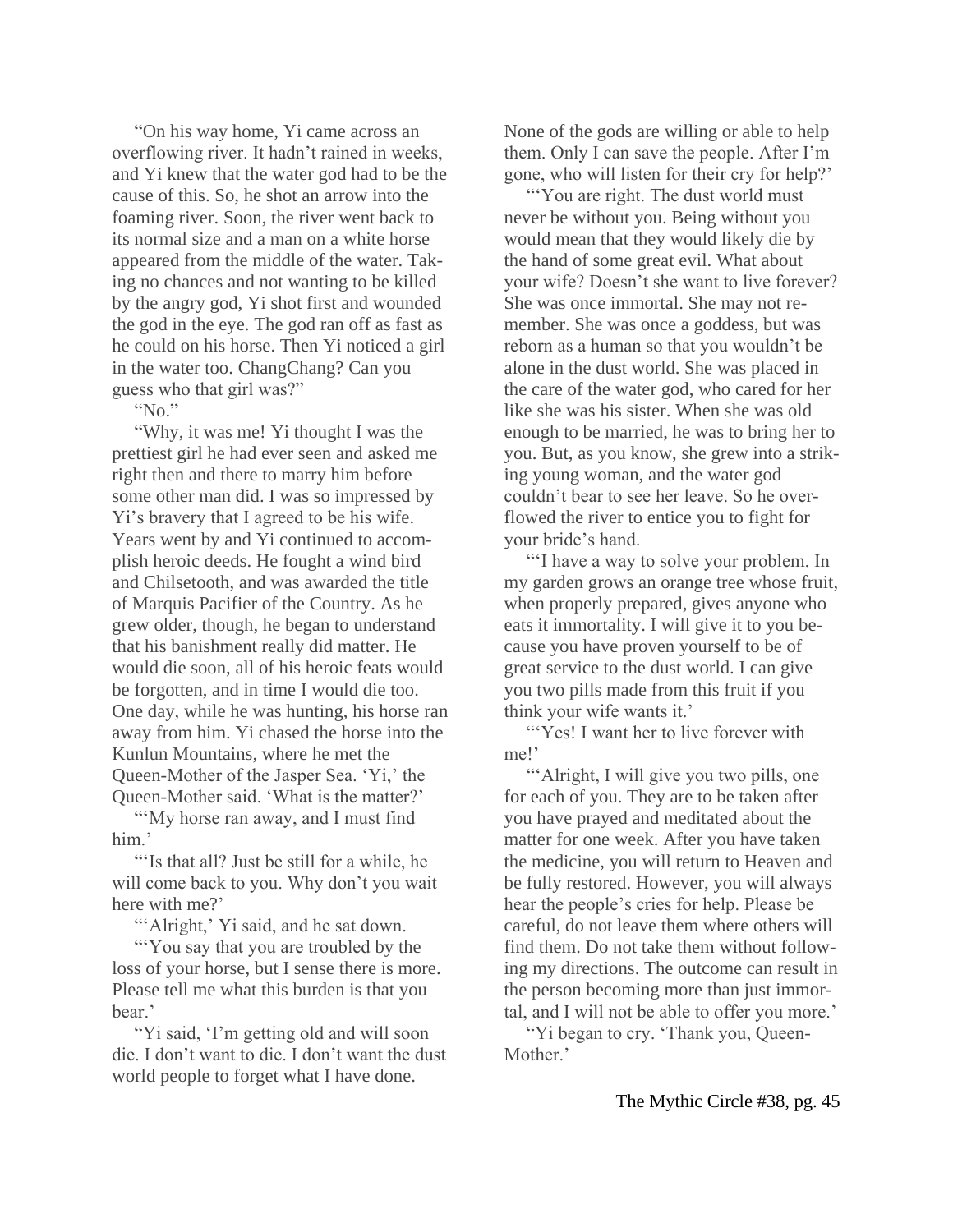"'Now go outside and see if your wayward horse has returned. I will bring the pills to you.'

"Yes, I will do that. Thank you."

"And so Yi went to see if his horse had indeed returned. He looked on the side of the palace. He looked in back of the palace. The horse wasn't there. Just as he was about to give up, he saw a white figure in a nearby valley. He went a little closer and saw that it was his horse. He ran down the side of the mountain and got him. He would have gone back to the palace, but the Queen-Mother came to the valley and gave him the pills wrapped in a red cloth.

"Once he was home, he hid the pills in a box of arrowheads and went to visit a farmer who was demanding to see him. There was a pack of wild boars and a dragon threatening the people who lived in a nearby valley. He had to leave right away, so a messenger was sent to tell me of Yi's new mission. He was unable to return home for several months.

"One day his favorite student, Feng Meng, came by and asked if there were any arrows he might have for practice. The boy recognized the box right away. When I opened it, I found the pills and recognized what they were used for. I gave the box to the student and sent him away. I was outraged. I put both of the pills in my mouth. Instantly, I tasted the sweetest orange juice ever created. Then the sweetness turned just as bitter. I tried to drink a glass of water. Before I could finish, I began coughing and dropped the glass on the floor. It shattered in an odd ring around my feet. I stared at it for a while in amazement. Then I noticed an orb growing from the glass. It was milky white and grew quickly, like a large soap bubble, until it trapped me inside of itself. I kicked and picked at the sides, but I couldn't get out of it. I sat in that orb for a week before the wind blew me out of my kitchen window. When Yi finally got home, I was floating

away. He tried to catch me. He jumped and jumped, but I was rising too quickly. He started to shoot arrows, but for the first time, he missed.

"Yi was deeply hurt over losing me. Some people said he became mean, yelling at people for anything they did wrong, especially his archery students. One day, he left home and didn't return, so a rumor began that he had been killed by Feng Meng.

"But that is not what happened. Yi went to see the immortal king Xi Wang Mu, who said to him, 'You had regained the favor of the gods through your good works. But in your haste to care for others, you neglected your wife and yourself. You should have prayed, mediated, and taken the immortality pills together before you left on your journey.'

"So, he was only partially restored to his former place. The gods allowed him to build me a palace on the moon, but he was required to live on the sun and assist the surviving Sun-bird. I can never visit him. Instead, he has to visit me at my home on the fourteenth of each month.

"Now, I live on the moon, where the only other living beings are my servants, the white hare, who mixes elixir all day, and the three-legged toad. No one speaks to me or plays games with me, or even offers to tell me stories. When I'm needed, an orb appears and the wind takes me to my new destination. That is how things work, and this is where I draw my joy from now: the fact that Yi and I represent and help to maintain the Yin and Yang, the natural balance of life here in the dust world, and up there in the cosmos.

"You must respect your mother. She works hard on baking for the festival. She really could use your help."

Suddenly, I heard the faint sound of school band music. They were at it again. "My, my! ChangChang, is that the marching